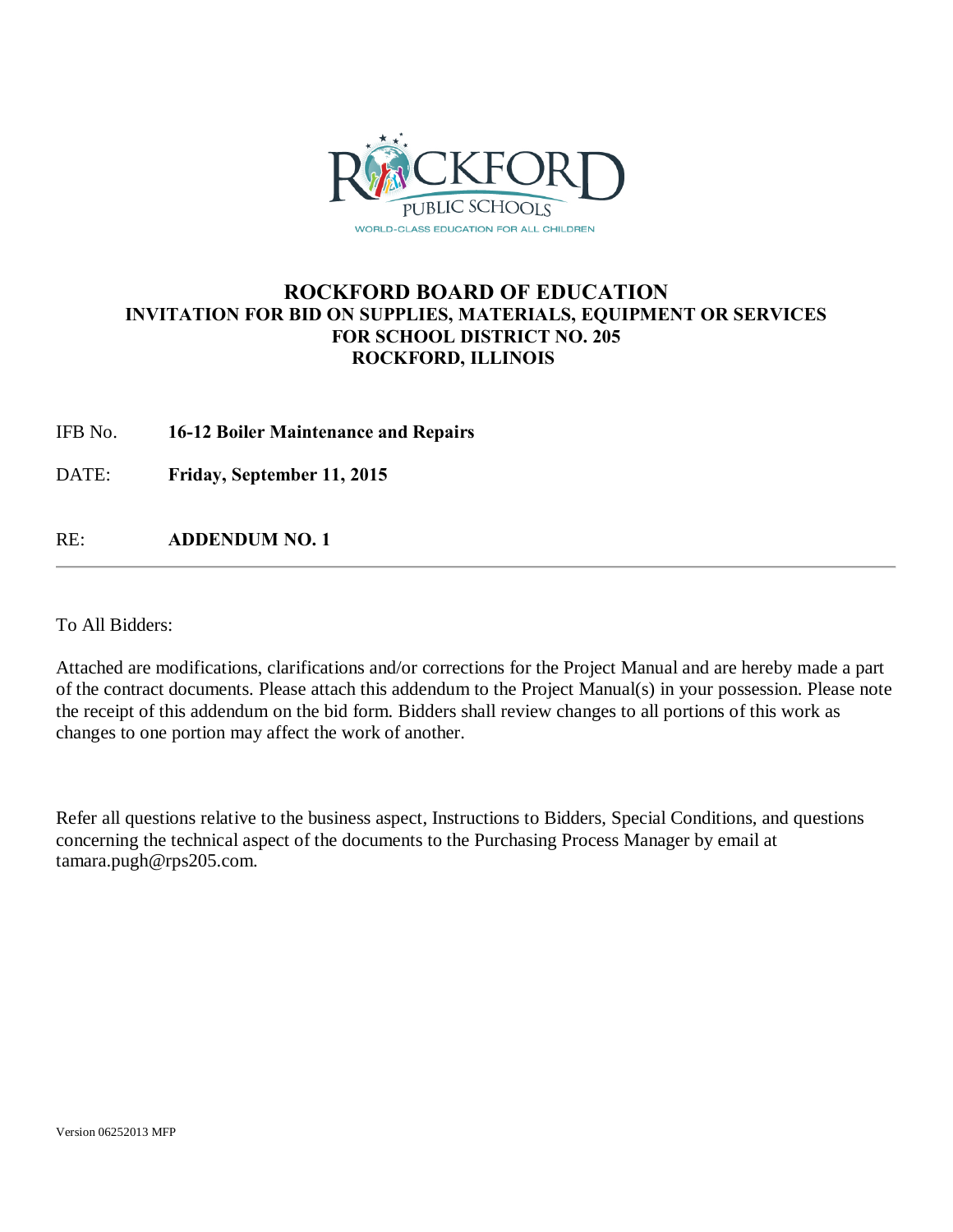### **ADDENDUM ONE**

### **DATE: September 11, 2015**

### **RE: IFB No. 16-12 Boiler and Chiller Repair**

### **Pre-Bid Meeting minutes**

Meeting started at 1030.

- Participants signed in and the Opening Statement was read

Questions asked with responses

Question 1: The representative from Rockford Steam Boiler Works asked for clarification on 'new installation'.

Response 1: The 'new installation' referenced in the bid documents is a rarity and is not a primary component of this contract as the prohibitive cost of installing a new boiler requires a separate bid; it is specified simply to ensure The District is able to receive the most comprehensive service for the best price.

-No more questions were asked.

-Meeting ended at approximately 1045.